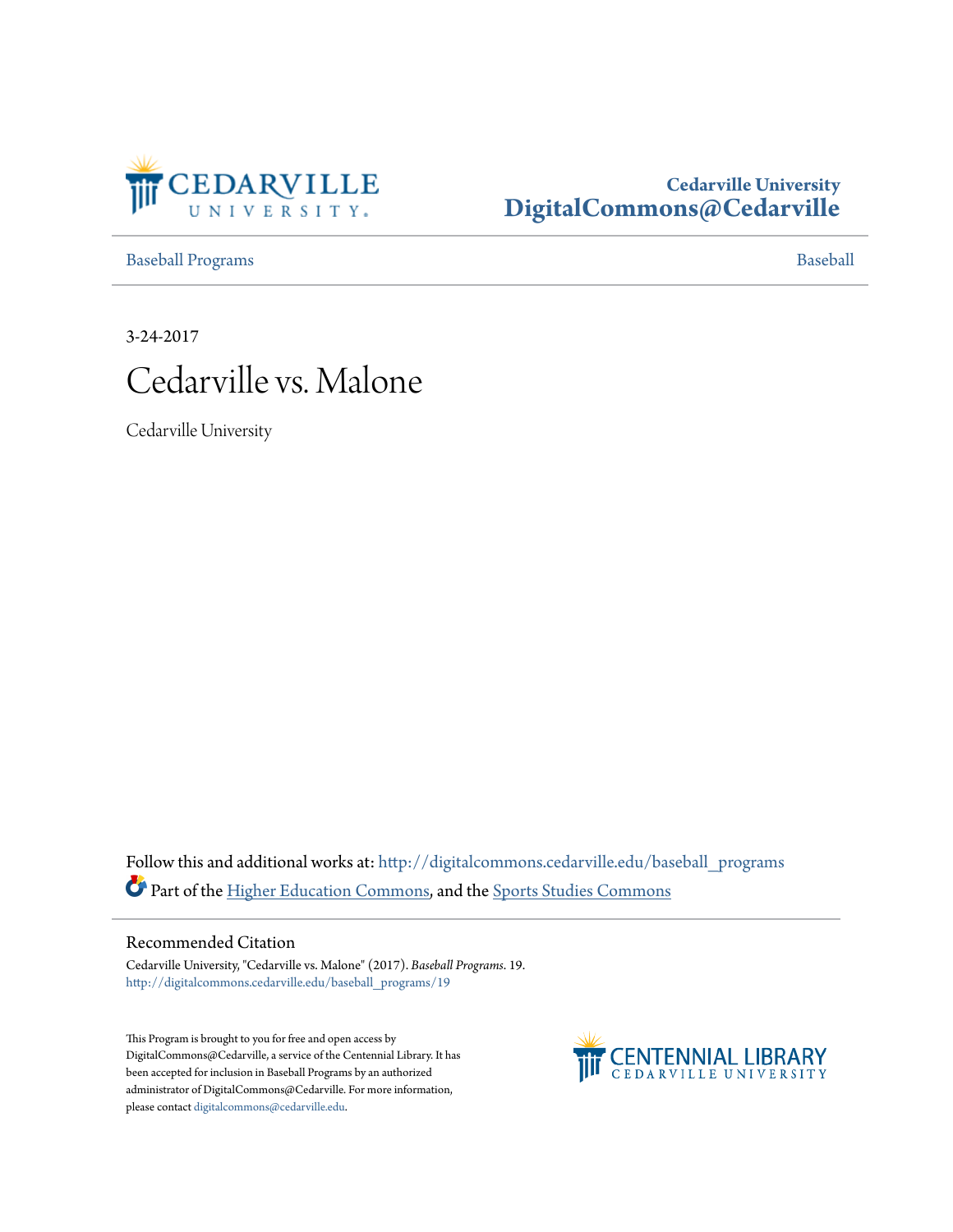# GAMEDAY

 $\mathbb{G}$ 

# **FRI · SAT MARCH 24-25**

IARSHALL JOH<mark>nson</mark><br>†4 *II* Outfielder

# **JACKETS** VS. **MALONE**